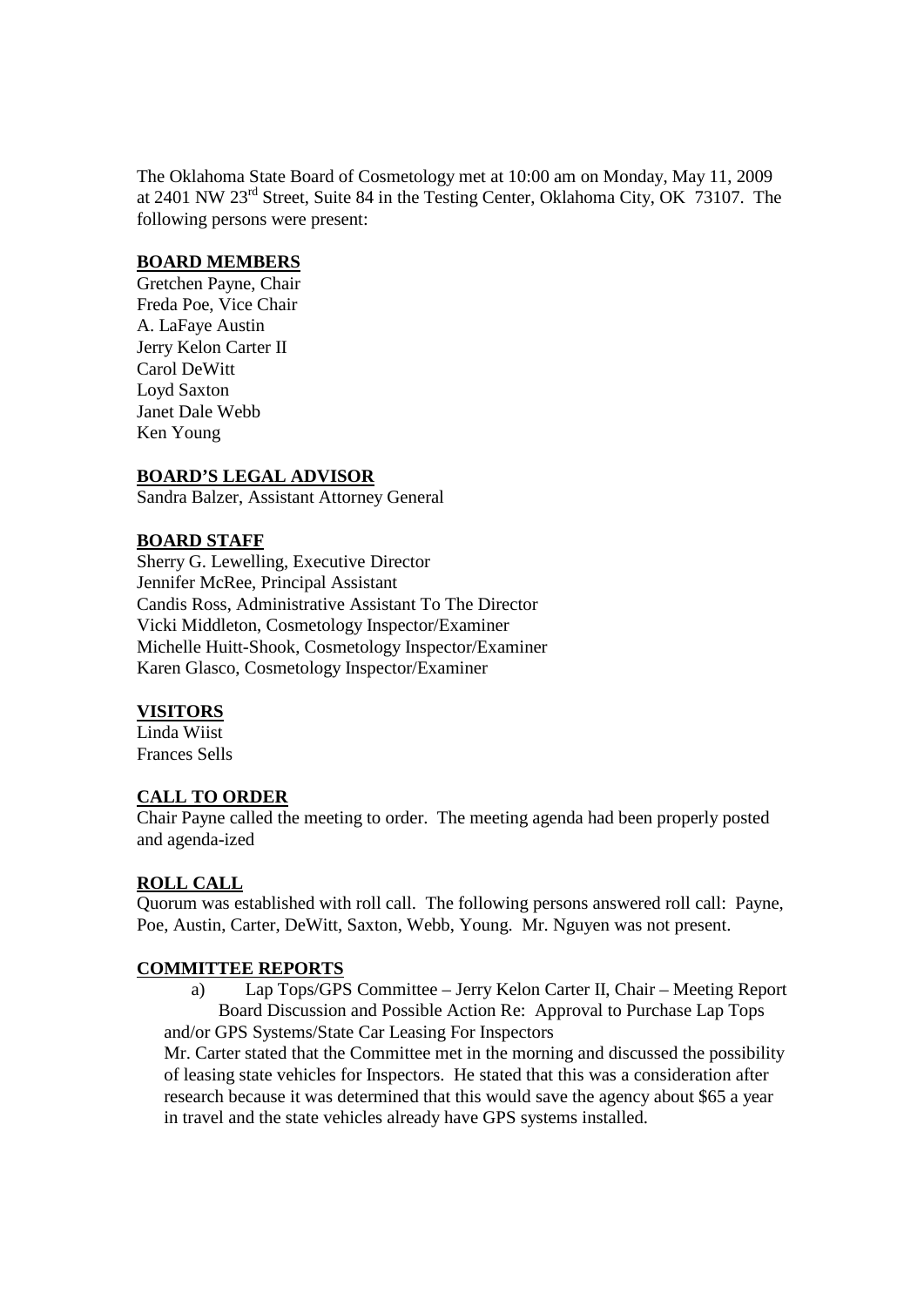Clay Chandler, State Fleet Manager, DCS Fleet Management Division and Janet Gayler, Deputy Fleet Manager, DCS Fleet Management Division presented the Board with information on the leasing of cars for Inspectors. Board discussion began and questions were addressed by Mr. Chandler and Ms. Gayler.

A motion was made by Mr. Carter and seconded by Mr. Young to approve the leasing of state vehicles for Inspector use.

VOTING: Poe, yes; Austin, yes; Carter, yes; DeWitt, yes; Saxton, yes; Webb, yes and Young, yes. Motion passed.

# **b) Budget Commiyttee – Freda Poe, Chair – Meeting Report**

Ms. Poe stated that the committee met in the morning and discussed next year's budget. She stated that the budget was increased by approximately \$90,000. She stated that this would allow for the replacement of CPU's,  $3\%$ salary increase for staff based upon performance, travel for Inspector's to attend the CLEAR conference and other travel. She also stated that each line was increased at least 5% or more for inflation. There was a question about information and figures provided to the Board. The Board agreed to continue discussion after Ms. Ross researches the information and figures. Note: The Board will consider the full budget for approval based upon the committee's recommendation at the July 13, 2009 Board meeting.

## **OPPORTUNITY FOR THE BOARD TO RECEIVE PUBLIC COMMENT – EACH SPEKER IS LIMITED TO THREE MINUTES**

No public comment was received.

## **BOARD DISCUSSION AND POSSIBLE ACTION RE: APPROVAL OF MARCH 9, 2009 BOARD MEETING MINUTES**

A motion was made by Mr. Young and seconded by Ms. Poe to approve the Board meeting minutes of March 9, 2009.

VOTING: Poe, yes; Austin, yes; Carter, yes; DeWitt, yes; Saxton, yes; Webb, yes; Young.

Motion carried.

## **BOARD DISCUSSION AND POSSIBLE ACTION RE: APPROVAL OF FY 2009 3rd QUARTER FINANCIAL REPORT**

A motion was made by Ms. Poe and seconded by Mr. Carter to approve the FY 2009 3rd Quarter Financial Report.

#### Page 2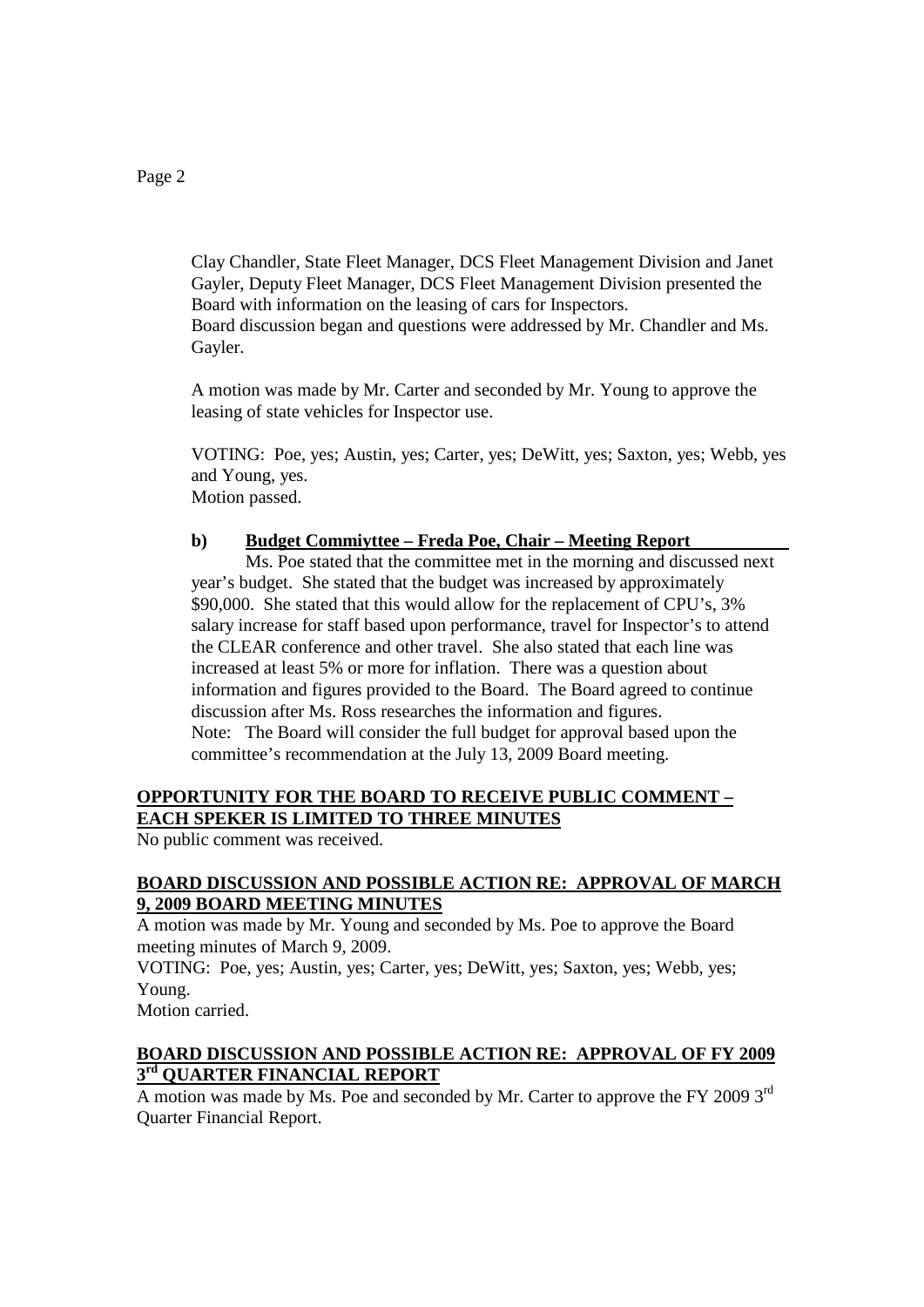VOTING: Poe, yes; Austin, yes; Carter, yes; DeWitt, yes; Saxton, yes; Webb, yes; Young. Motion carried.

# **DIRECTOR'S REPORT – SHERRY G. LEWELLING**

Ms. Lewelling provided members with a written report. The report told about the Board's Sunset Legislation passing, fish pedicure rules passing, working in the field, meeting attendance and the plans to hire a full time Inspector.

## **INSPECTOR'S REPORT - MICHELLE HUITT-SHOOK**

Ms. Huitt-Shook told the Board she was concerned that salons were not being inspected at least two times a year and she felt this could happen when a new Inspector was hired. She stated that it was difficult to keep up in her territory, inspecting in the vacant territory and working in the testing center. Ms. Huitt-Shook stated that Ms. Jackson has been a real asset to the agency as a part time Examiner.

The Board resumed discussion regarding the Budget. Ms. Ross clarified that the figures presented in the Salary Administration Plan showed 5% and 10% based on performance and it did require a \$24,000 increase. Ms. Young and Ms. Poe both stated that they had no problem with allowing for this. Ms. Austin stated that she was concerned that the Board was not putting the money towards a Tulsa Testing Center **in addition** to salary increases because this was a promise to the legislature. She also stated that she would like fine assessment discussed again.

Chair Payne stated that she'd like a meeting of the Tulsa Testing Center and Fine Assessment Committees to meet and report to the Board at the July meeting.

Ms. DeWitt announced that she would not be seeking reappointment to the Board as she was retiring because of a neck injury. She shared with the members how she loved the profession and serving on the Board.

# **NEW BUSINESS NOT KNOWN OR WHICH COULD NOT HAVE BEEN REASONABLY FORESEEN PRIOR TO POSTING OF MEETING AGENDA – 25 O.S. § 311 (A)(9)**

No new business was heard.

# **BOARD MEETING ADJOURNMENT**

Chair Payne announced the meeting to be adjourned.

Page 3